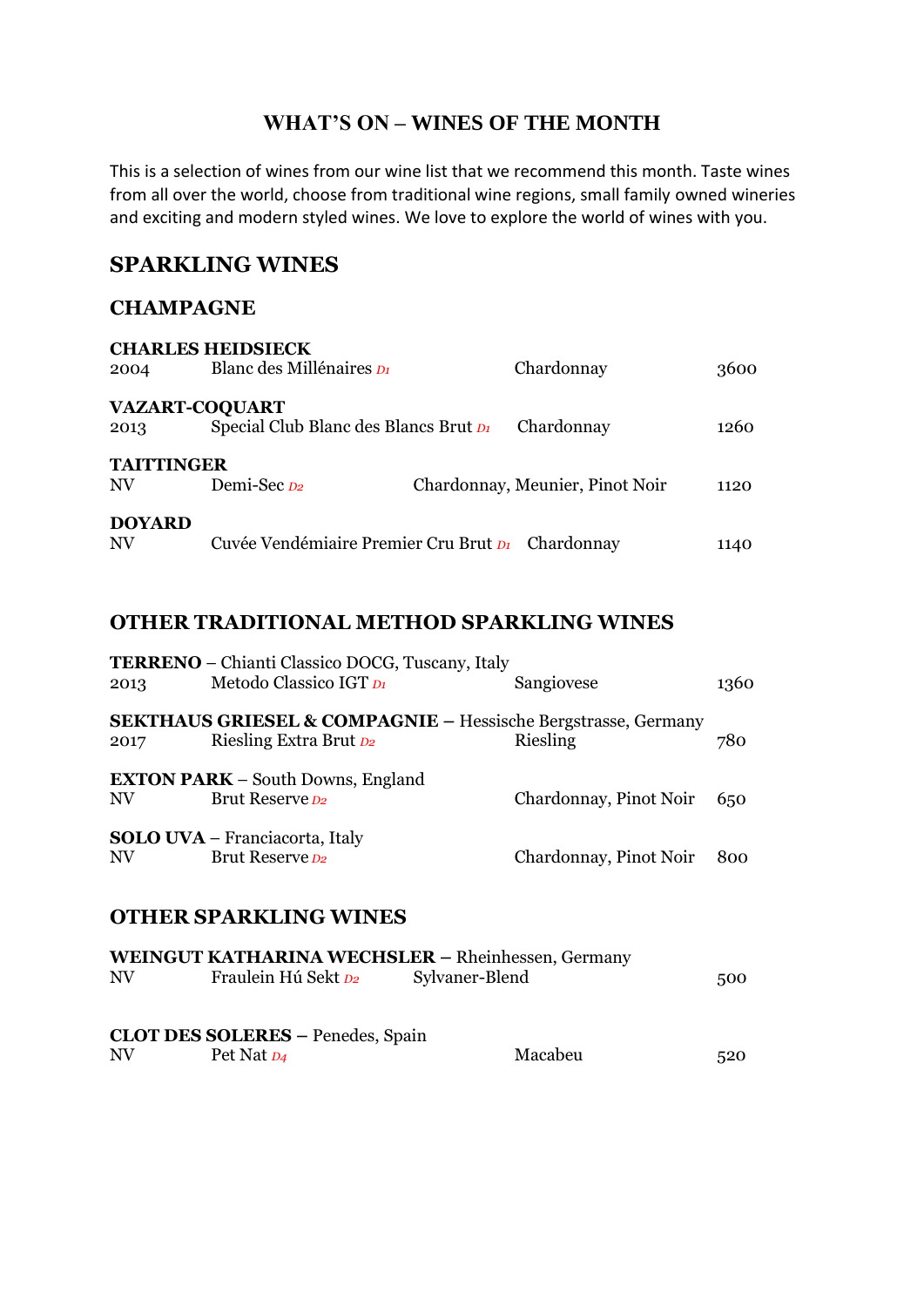## **MAGNUM BOTTLES**

|      | <b>TERRENO</b> – Chianti Classico DOCG, Tuscany, Italy       |                        |      |  |  |
|------|--------------------------------------------------------------|------------------------|------|--|--|
| 2015 | Momento Massimo IGT                                          | Cab. Sauv, Merlot,     | 1950 |  |  |
| 2013 | Chianti Classico Riserva A3                                  | Sangiovese, Cab. Sauv. | 1750 |  |  |
| 2016 | Asofia Chianti Classico A3                                   | Sangiovese             | 2650 |  |  |
|      | <b>GIUSUPPE CORTESE - Piedmont, Italy</b>                    |                        |      |  |  |
| 2016 | Langhe Nebbiolo $A_4$                                        | Nebbiolo               | 1400 |  |  |
|      | <b>MANDRAROSSA</b> – Sicily, Italy                           |                        |      |  |  |
| 2017 | Timperarossa A4                                              | Petit Verdot           | 880  |  |  |
|      |                                                              |                        |      |  |  |
|      | <b>DOMAINE DE LEYRE LOUP - Beaujolais, Burgundy, France</b>  |                        |      |  |  |
| 2015 | Morgon A2                                                    | Gamay                  | 1440 |  |  |
|      | <b>DOMAINE DE SOUFRANDIE – Saint-Veran, Burgundy, France</b> |                        |      |  |  |
| 2016 | Cuvée La Combe Desroches D <sub>3</sub>                      | Chardonnay             | 2040 |  |  |
|      | <b>DOM. FRANCOIS RAVENEAU – Chablis Premier Cru</b>          |                        |      |  |  |
| 2011 | Butteaux D <sub>4</sub>                                      | Chardonnay             | 3750 |  |  |
|      |                                                              |                        |      |  |  |
|      | <b>BAIGORRI</b> – Rioja, Spain                               |                        |      |  |  |
| 2014 | Crianza A4                                                   | Tempranillo            | 1180 |  |  |
|      | LETH - Gigama Grande Reserve                                 |                        |      |  |  |
| 2012 | Fels am Wagram, Austria A4                                   | Zweigelt               | 1850 |  |  |
|      | SEGHESIO - California, USA                                   |                        |      |  |  |
| 2014 | Sonoma Zinfandel A4                                          | Zinfandel              | 1680 |  |  |
|      |                                                              |                        |      |  |  |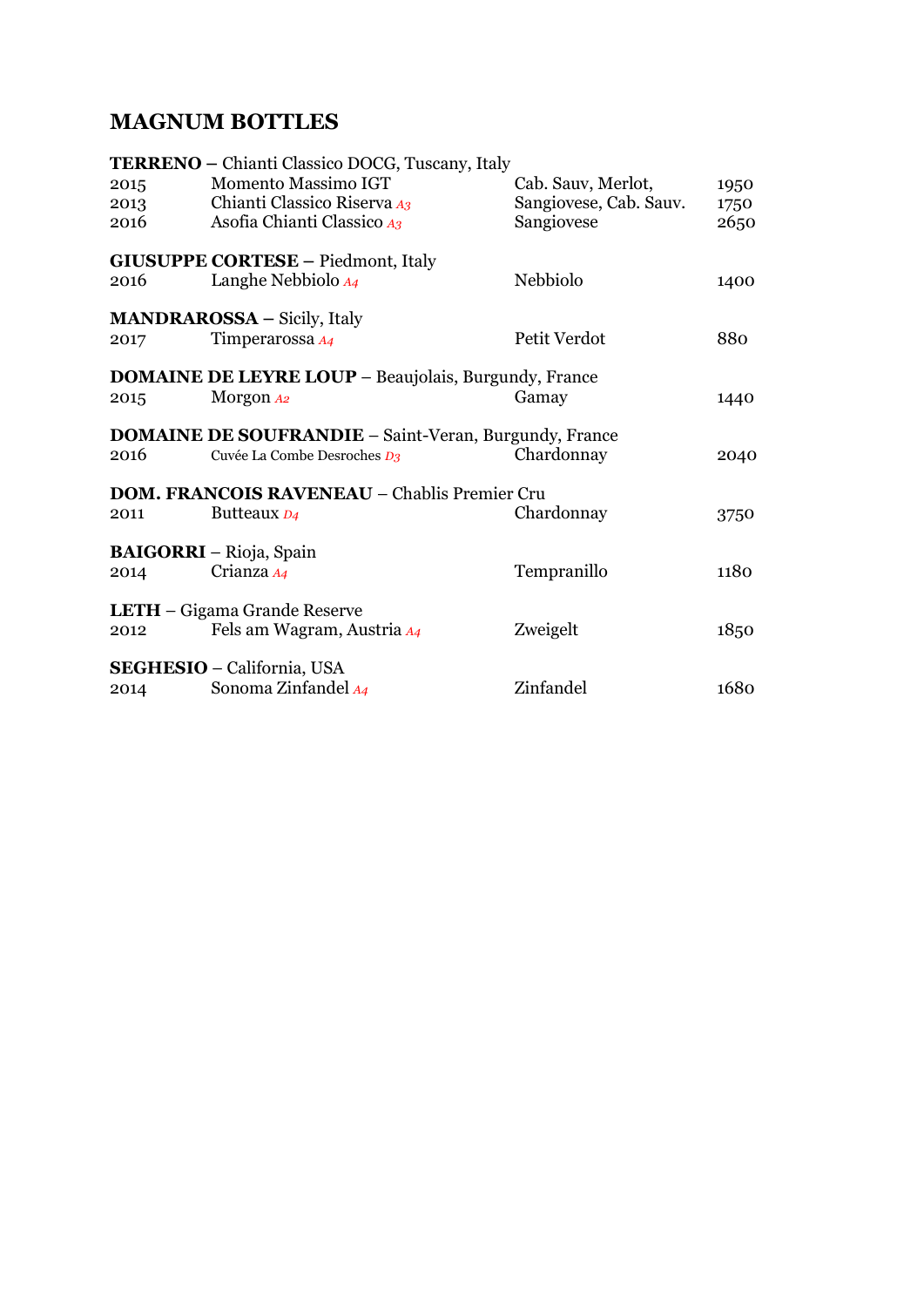# **DRY, ELEGANT AND REFRESHING WHITE WINES**

| 2017                | <b>SOHM &amp; KRACHER - Niedösterreich, Austria</b><br>Lion $C_1$                    | Grüner Veltliner  | 600 |
|---------------------|--------------------------------------------------------------------------------------|-------------------|-----|
|                     |                                                                                      |                   |     |
| 2020                | <b>JEAN RAPP - Pfalz, Germany</b><br>Riesling Trocken C                              | Riesling          | 500 |
| 2020                | <b>PRINSI</b> - Piedmont, Italy<br>Langhe Arneis $c_3$                               | Arneis            | 520 |
| 2020                | <b>ANTONIO LOPES RIBEIRO - Vinho Verde, Portugal</b><br>Alvarinho $c_3$<br>Alvarinho |                   | 500 |
|                     | <b>DRY AND AROMTIC WHITE WINES</b>                                                   |                   |     |
| 2020                | <b>FOURNIER PERE ET FILS-Loire, France</b><br>La Belles Vignes Sancerre $c_4$        | Sauvignon Blanc   | 580 |
| 2020                | <b>HENRI BOURGEOIS-Loire, France</b><br>Pouilly Fumé C4                              | Sauvignon Blanc   | 620 |
| 2020 C <sub>4</sub> | LOVEBLOCK - Marlborough, New Zeeland                                                 | Sauvignon Blanc   | 600 |
|                     | <b>CATHRINE MARSHALL - Elgin, South Africa</b><br>2019 Elgin Sauvignon Blanc C4      | Sauvignon Blanc   | 700 |
|                     | <b>OFF DRY TO MEDIUM-SWEET WHITE WINES</b>                                           |                   |     |
| 2018                | <b>MATERNE HAEGELIN - Alsace, France</b><br>Pinot Gris Tradition Ct                  | <b>Pinot Gris</b> | 600 |
| 2018                | <b>WEINGUT KNEBEL - Mosel, Germany</b><br>Alte Reben Riesling Kabinett CI            | Riesling          | 700 |
| 2018                | <b>SCHWEDHELM</b> - Pfalz, Germany<br>Karlspad Riesling Kabinett Ct                  | Riesling          | 600 |
| 2017                | <b>SZASZI BIRTOK – Badascony, Hungary</b><br>Pinot Gris C                            | <b>Pinot Gris</b> | 540 |
| 2019                | <b>MISHAS VINEYARD - Central Otago, New Zeeland</b><br>Limelight Riesling $C_1$      | Riesling          | 840 |
| 2018                | VINGÅRDEN I KLAGSHAMN – Skåne, Sweden, 50 cl<br>Nordic Light $c_4$                   | Solaris           | 420 |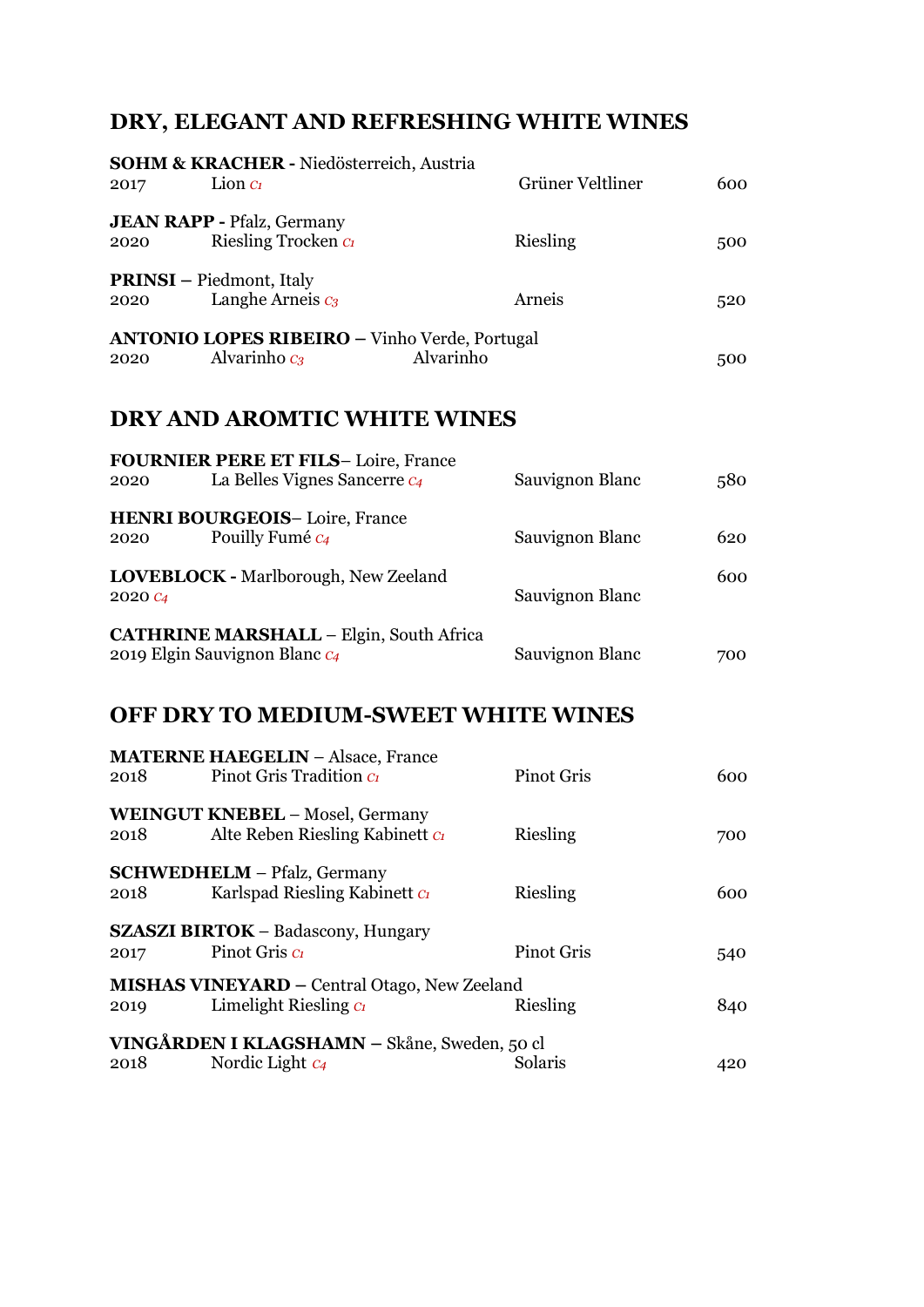### **DRY MEDIUM-BODIED WHITE WINES**

|      | <b>WOODLANDS-</b> Margaret River, Australia         |                 |     |
|------|-----------------------------------------------------|-----------------|-----|
| 2018 | Woodlands Chardonnay C2                             | Chardonnay      | 620 |
| 2019 | <b>JEROME ARNOUX</b> – Jura, France<br>Initial $c2$ | Chardonnay      | 620 |
|      | <b>MARLENE ET NICOLAS CHEVALIER - Rhône, France</b> |                 |     |
| 2020 | Crozes-Hermitage C <sub>2</sub>                     | Marsanne        | 860 |
|      | <b>TENUTA SAN MAURO - Piedmont, Italy</b>           |                 |     |
| 2019 | Langhe Chardonnay $c_2$                             | Chardonnay      | 680 |
|      | <b>JANARE</b> – Campania, Italy                     |                 |     |
| 2018 | Bianco $c_3$                                        | Falanghina      | 620 |
|      |                                                     |                 |     |
|      | <b>MAS D'EN BLEI</b> – Priorat, Spain               |                 |     |
| 2020 | Clos Martina $c_3$                                  | Garnacha Blanca | 660 |

## **DRY FULL-BODIED WHITE WINES**

| 2015 | <b>BRIAN CROSER - Adelaide Hills, Australia</b><br>Chardonnay <sub>D3</sub>                   | Chardonnay                                      | 1150 |
|------|-----------------------------------------------------------------------------------------------|-------------------------------------------------|------|
| 2021 | <b>TIMO MAYER</b> – Yarra Valley, Australia<br>Bloody Hill Chardonnay D <sub>3</sub>          | Chardonnay                                      | 1080 |
| 2018 | <b>JEAN LOUIS CHAVY</b> – Puligny-Montrachet, Burgundy, France<br>Puligny-Montrachet $_{D_3}$ | Chardonnay                                      | 1180 |
| 2016 | <b>JM BOILLOT</b> - Languedoc, France<br>Les Roques Blanc C <sub>2</sub>                      | Roussanne                                       | 840  |
| 2014 | <b>AVONDALE</b> – Paarl, South Africa<br>Cyclus $c_5$                                         | Chardonnay, Chenin Blanc,<br>Semillon, Rousanne | 760  |

## **DRY ORANGE WINES**

|      | <b>FORADORI</b> – Dolomiti IGT, Italy    |              |     |
|------|------------------------------------------|--------------|-----|
| 2020 | Fuoripista $c_3$                         | Pinot Grigio | 760 |
|      |                                          |              |     |
|      | FATTORIA LA MALIOSA - Tuscany, Italy     |              |     |
| 2017 | La Maliosa Uni c <sub>3</sub>            | Procanico    | 640 |
|      |                                          |              |     |
|      | <b>TRE MONTI</b> - Emilia-Romagna, Italy |              |     |
| 2019 | Vitalba Albana in Anfora C <sub>3</sub>  | Albana       | 600 |
|      |                                          |              |     |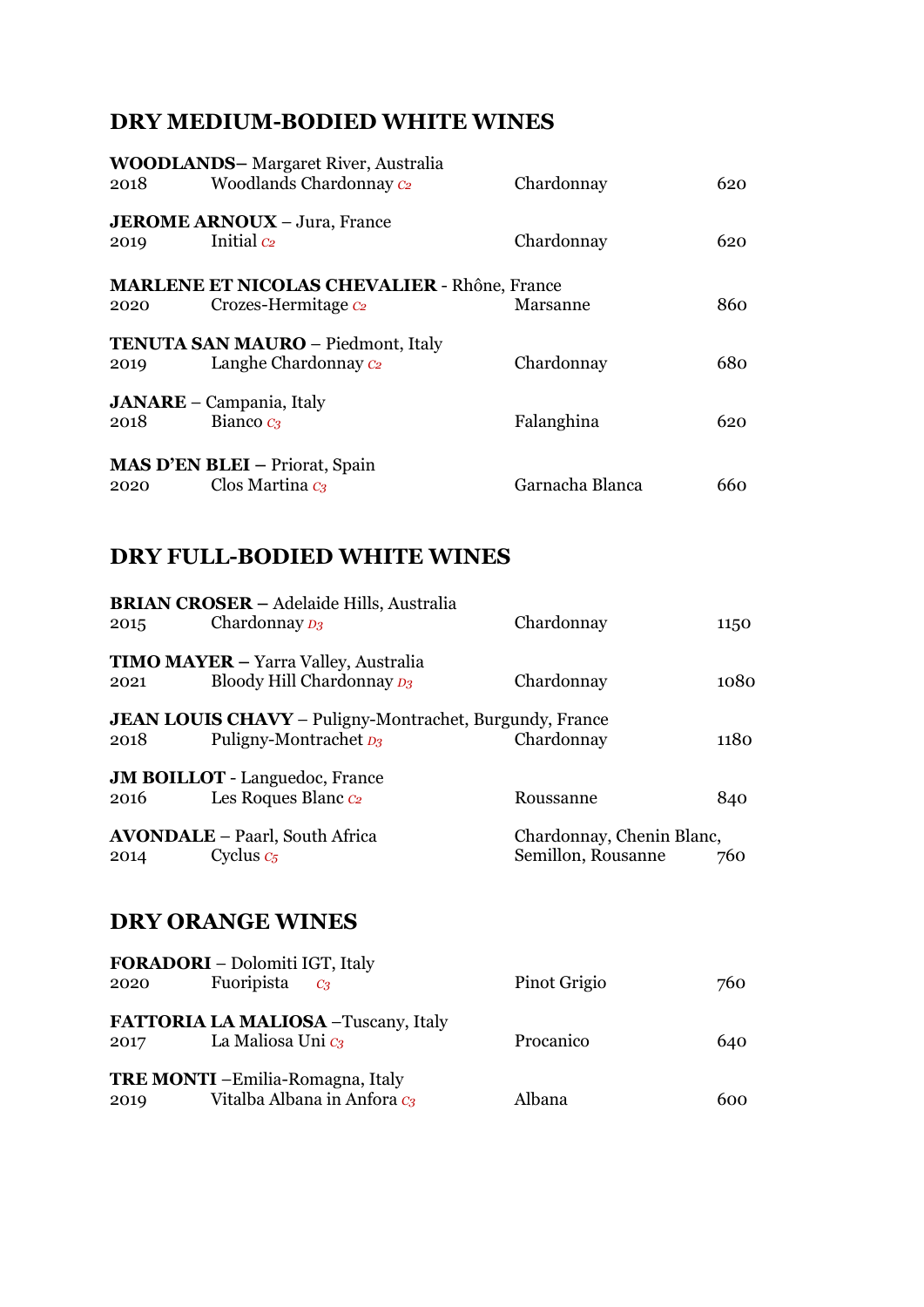# **LIGHT-BODIED RED WINES**

| 2005                                     | <b>DOMAINE LUCIEN JACOB - Burgundy, France</b><br>Gevrey Chambertin "En Songe" A2                        | Pinot Noir                    | 1820 |
|------------------------------------------|----------------------------------------------------------------------------------------------------------|-------------------------------|------|
| 2018                                     | <b>DOMAINE OLIVIER LEFLAIVE -Burgundy, France</b><br>Cuvée Margot A2                                     | Pinot Noir                    | 640  |
| 2016                                     | <b>DOMAINE DE LA CRAS - Burgundy, France</b><br>Montre Cul A2                                            | Pinot Noir                    | 1320 |
| 2018                                     | <b>DOMAINE BOUFFIER - Beaujolais, France</b><br>Chateau Lavernette Beaujolais Al                         | Gamay                         | 560  |
| 2020                                     | <b>DANIEL BOULAND-Beaujolais, France</b><br>Morgon Bellevue A2                                           | Gamay                         | 960  |
| 2019                                     | <b>DOMAINE DE SAINTE MARIE - Jura, France</b><br>Trousseau A2                                            | Trousseau                     | 580  |
| 2018                                     | <b>GAUDIO</b> – Piedmont, Italy<br>Grignolino $A_I$                                                      | Grignolino                    | 580  |
| <b>COS</b> - Terre Sicily, Italy<br>2020 | Frappato A1                                                                                              | Frappato                      | 620  |
| 2015                                     | WEINGUT BISCHÖFLICHES - Pfalz, Germany<br>Rüdesheim Pinot Noir Trocken A2                                | Pinot Noir                    | 1040 |
| 2018                                     | <b>JEAN RAPP</b> - Pfalz, Germany<br>Pinot Noir Trocken Al                                               | Pinot Noir                    | 500  |
| 2019                                     | <b>WEINE GOUTTES - Burgenland, Austria</b><br>Panic on the Boat Al                                       | Spätburgunder                 | 500  |
| 2019                                     | ROBERTO HENRIQUEZ - Bio Bio, Chile<br>Pais Franco Al                                                     | Pais                          | 600  |
| 2020                                     | <b>MEDIUM-BODIED RED WINES</b><br><b>JOHANNES ZILLINGER - Burgenland, Austria</b><br>Velue <sub>A4</sub> | Zweigelt                      | 580  |
| 2020                                     | <b>THISTLEDOWN</b> - Mclaren Vale, Australia<br>Old Vines Grenache A3                                    | Grenache                      | 600  |
| 2020                                     | <b>J. BOUCHON</b> – Valle del Maule, Chile<br>Granito $A_3$                                              | Cabernet Sauvignon, Carmenère | 580  |
| 2017                                     | <b>GARAGE WINE COMPANY - Chile</b><br>Vigno $A_3$                                                        | Carignan                      | 700  |
| 2014                                     | <b>DOMAINE DES LISES - Rhône, France</b><br>Cornas $A_4$                                                 | Syrah                         | 1000 |
| 2020                                     | <b>DOMAINE DE BOIS VAUDONS - Loire, France</b><br>Côt Cent Visages A3                                    | Malbec                        | 680  |